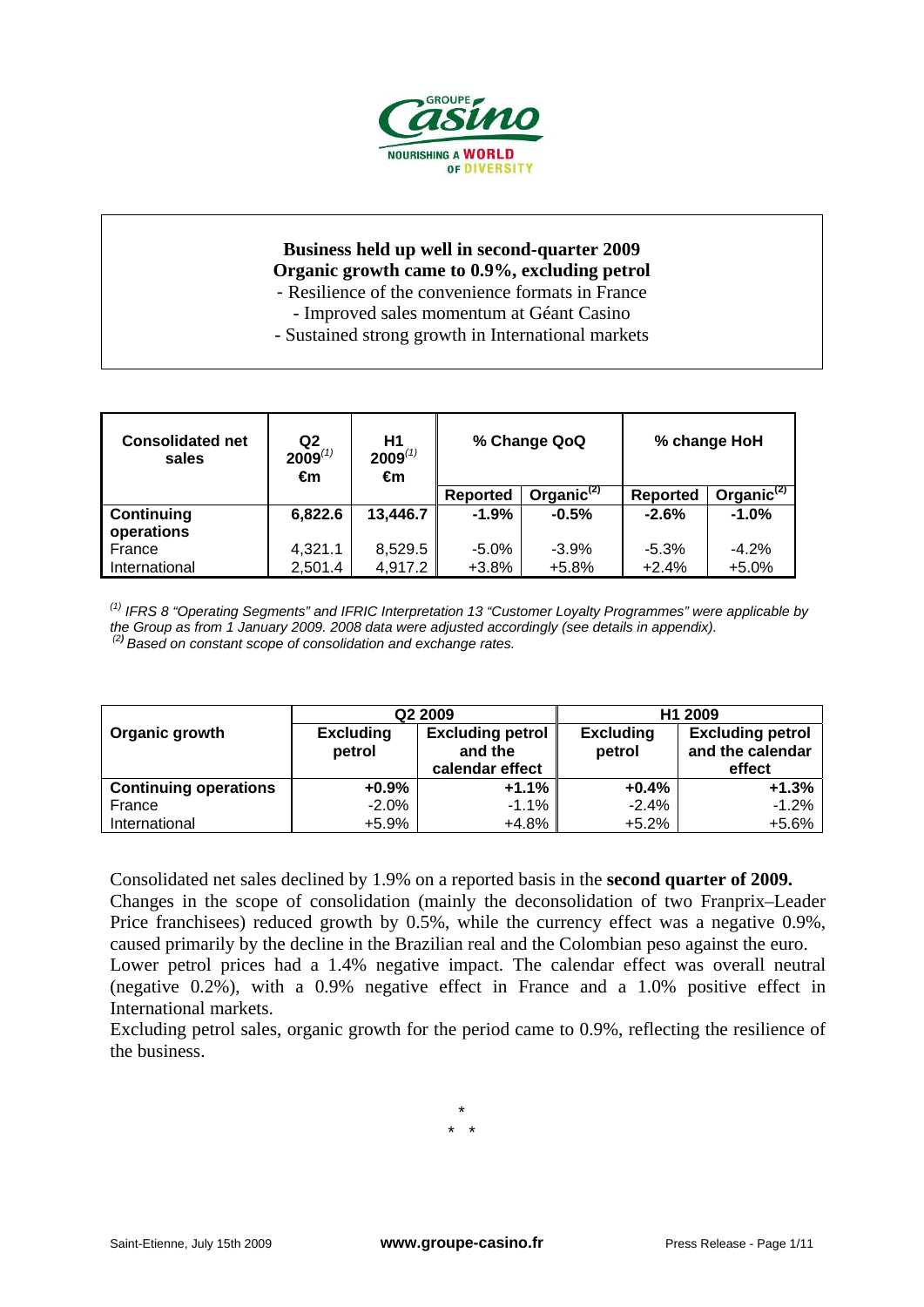**In France,** sales declined by an organic 2.0% in the second quarter excluding petrol.

The convenience formats (Monoprix, Casino supermarkets and Franprix) continued to perform satisfactorily with total sales up over the period, attesting to their good positioning, which is aligned with consumer trends.

Sales trend at the hypermarkets showed tangible improvement with same-store sales down 4.2% excluding petrol (versus an 8.6% fall in the first quarter), underpinned by the marketing initiatives launched since the end of March.

Cdiscount maintained a double-digit growth, confirming its strong momentum.

With footfalls almost stable, same-store sales at Leader Price declined 6.1% (excluding the calendar effect), attributable to a reduction in the average basket. Indeed discount customers are generally more sensitive to the economic environment, leading them to limit their purchases. The banner has launched various commercial actions designed notably to increase the average basket size.

**International operations** continued to enjoy robust underlying growth in the second quarter, with sales rising 5.9% on an organic basis excluding petrol. Organic growth excluding petrol came to 7.3% in South America, led by continuing strong growth in Brazil. Asia reported another quarter of solid organic growth (7.4%), lifted by the dynamic expansion strategy in Thailand and another quarter of very strong same-store growth in Vietnam.

First-half organic sales growth came to 0.4% excluding petrol, reflecting the good positioning of the Group's business portfolio:

- A favourable mix of formats in France, weighted towards the convenience and discount formats.
- Leadership in online non-food sales.
- An international presence focused on high potential countries.

The Group is in line with its business plan and is continuing to rapidly deploy its cost-cutting programme and optimise its food and non-food product mixes.

The Group's financial flexibility will be significantly enhanced by the improvement in free cash flow<sup>1</sup> generation and a  $\oplus$  billion asset disposal programme to be implemented by the end of 2010.

The Group therefore confirms its objective of improving the net debt/EBITDA ratio at the end of 2009 and of bringing this ratio down to below 2.2x by the end of 2010.

First-half results will be published on 27 August 2009.

<sup>&</sup>lt;sup>1</sup> Free cash flow= current operating cash flow before tax – capital expenditure + change in WCR - income tax paid - net interest paid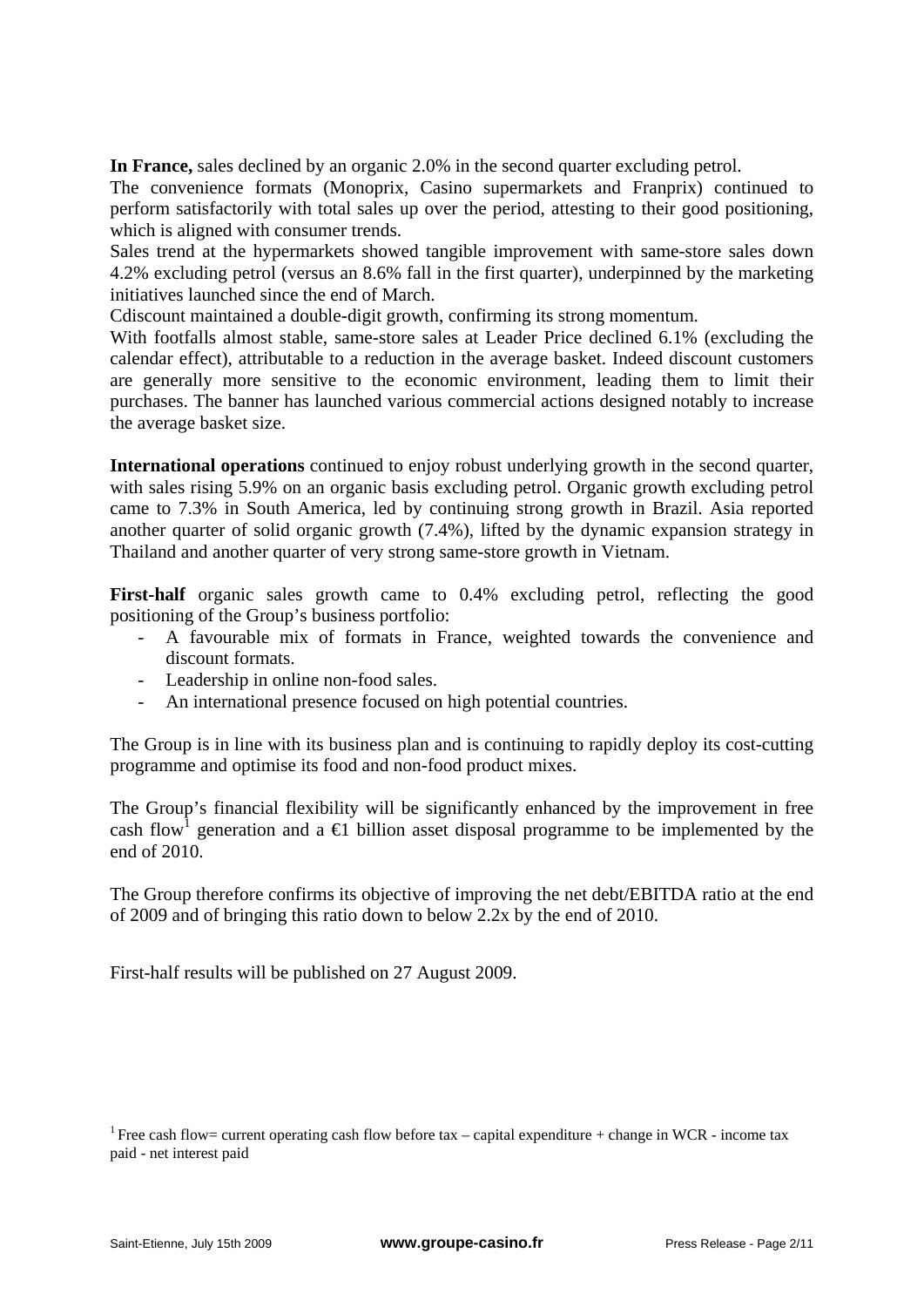### **FRANCE**

Sales in France fell by 5.0% in the second quarter, primarily due to the 1.1% negative impact of changes in the scope of consolidation concerning Franprix-Leader Price and the 1.9% negative effect of lower petrol prices.

On an organic basis and excluding petrol, sales were down 2.0% over the period. Part of the decline was due to the termination of affiliate contracts, mainly with the Coop de Normandie, which had a 0.7% negative impact on sales growth.

| In $\epsilon$ millions              |              |                       | <b>Second Quarter</b>   |                                          | <b>First Half</b>     |                       |                         |                                          |
|-------------------------------------|--------------|-----------------------|-------------------------|------------------------------------------|-----------------------|-----------------------|-------------------------|------------------------------------------|
|                                     | $2008^{(1)}$ | $2009$ <sup>(1)</sup> | $\frac{0}{0}$<br>change | Organic<br>growth<br>excluding<br>petrol | $2008$ <sup>(1)</sup> | $2009$ <sup>(1)</sup> | $\frac{0}{0}$<br>change | Organic<br>growth<br>excluding<br>petrol |
| <b>Net sales, France</b>            | 4,547.3      | 4,321.1               | $-5.0%$                 | $-2.0%$                                  | 9,007.6               | 8,529.5               | $-5.3%$                 | $-2.4%$                                  |
| <b>Franprix-Leader Price</b>        | 1,072.9      | 1,005.8               | $-6.3%$                 | $-1.6%$                                  | 2,138.3               | 2,017.7               | $-5.6%$                 | $-1.1%$                                  |
| <b>Géant Casino</b><br>hypermarkets | 1,473.7      | 1,329.6               | $-9.8%$                 | $-6.1\%^{(2)}$                           | 2,924.4               | 2,587.7               | $-11.5%$                | $-8.2\%^{(2)}$                           |
| <b>Convenience stores</b>           | 1,694.9      | 1,662.6               | $-1.9%$                 | $-0.7%$                                  | 3,309.8               | 3,241.4               | $-2.1%$                 | $-0.9%$                                  |
| Casino supermarkets                 | 858.2        | 835.0                 | $-2.7%$                 | $-0.3%^{(2)}$                            | 1,653.8               | 1,605.1               | $-2.9%$                 | $-0.6\%^{(2)}$                           |
| Monoprix                            | 448.1        | 451.0                 | $+0.7%$                 | $+0.7%$                                  | 902.7                 | 905.3                 | $+0.3%$                 | $+0.3%$                                  |
| <b>Superettes</b>                   | 388.7        | 376.6                 | $-3.1\%$                | $-3.1%$                                  | 753.3                 | 731.0                 | $-3.0%$                 | $-3.0%$                                  |
| <b>Other segments</b>               | 305.7        | 323.1                 | $+5.7%$                 | $+5.7%$                                  | 635.0                 | 682.7                 | $+7.5%$                 | $+8.4%$                                  |

 *(1) IFRS 8 "Operating Segments" and IFRIC Interpretation 13 "Customer Loyalty Programmes" were applicable by the Group as from 1 January 2009. 2008 data were adjusted accordingly (see details in appendix)).* 

 *(2) Negative impact of affiliate contract terminations: respectively 1.4% on hypermarket sales and 1.4% on Casino supermarkets sales in Q2 2009, and 1.4% on hypermarket sales and 1.5% on Casino supermarkets sales in H1 2009.* 

|                           |                     | <b>Second Quarter 2009</b> | H1 2009             |                     |  |
|---------------------------|---------------------|----------------------------|---------------------|---------------------|--|
| Same-store sales          | Including<br>petrol | Excluding<br>petrol        | Including<br>petrol | Excluding<br>petrol |  |
|                           |                     |                            |                     |                     |  |
| Franprix                  | $-0.5%$             | $-0.5%$                    | $0.0\%$             | $0.0\%$             |  |
| <b>Leader Price</b>       | $-8.5%$             | $-8.5%$                    | $-7.6%$             | $-7.6%$             |  |
| Géant Casino hypermarkets | $-8.3%$             | $-4.2%$                    | $-10.0%$            | $-6.4%$             |  |
| Casino supermarkets       | $-5.9%$             | $-2.5%$                    | $-6.4%$             | $-3.1%$             |  |
| Monoprix                  | $-1.8%$             | $-1.8%$                    | $-1.9%$             | $-1.9%$             |  |

#### **Franprix-Leader Price**

Franprix's same-store sales were stable at -0.5% in the second quarter. Footfalls held firm, attesting to the robustness of the banner's retail concept.

Same-store sales at Leader Price followed the same trend as in the first quarter, declining 6.1% excluding the calendar effect. Traffic was almost stable over the period. The decrease was therefore primarily due to a reduction in the average basket, as customers who shop in discount stores are generally more sensitive to the economic environment, leading them to keep a tight hold on their purse strings.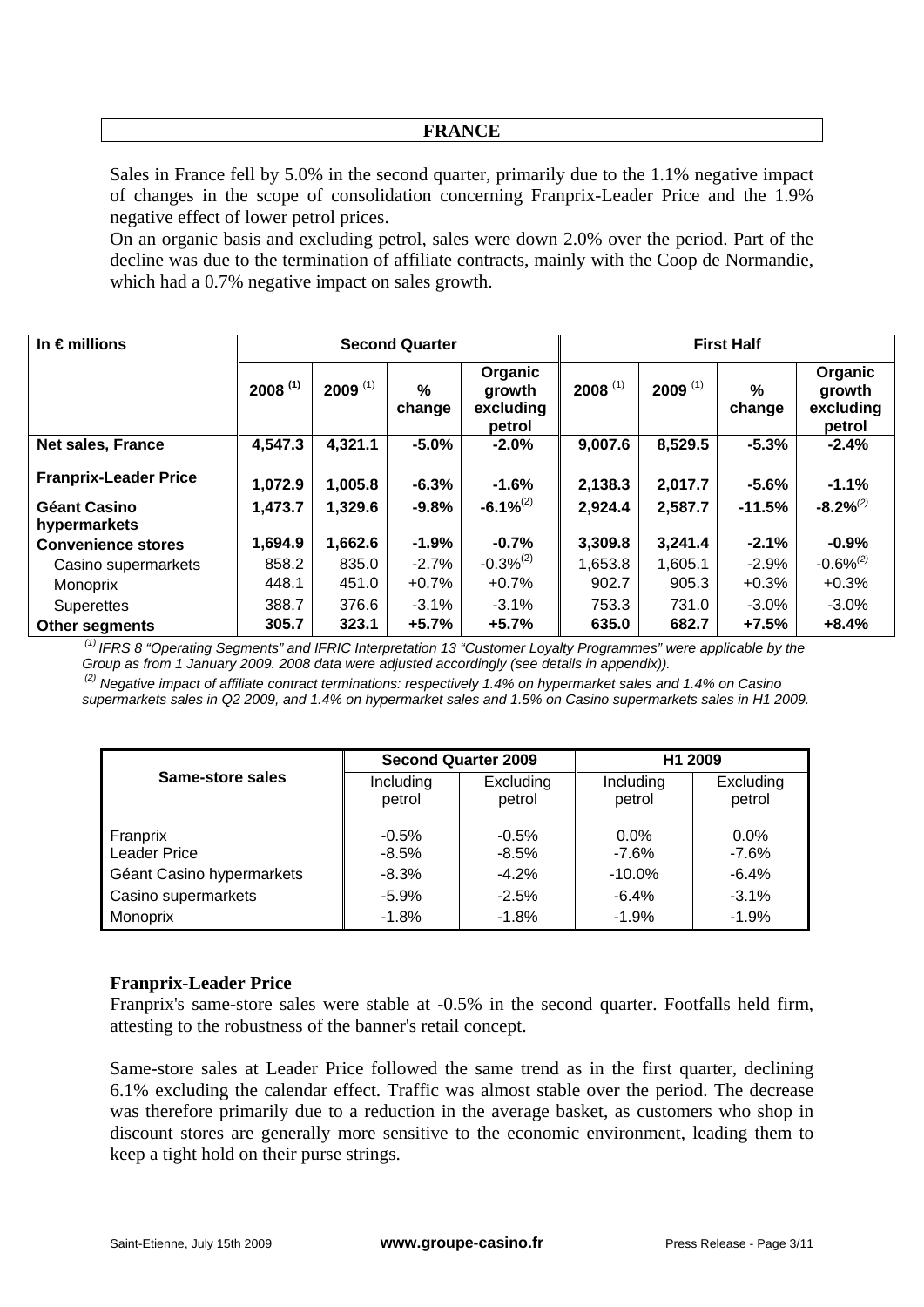Improved purchasing conditions enabled the banner to continue the implementation of initiatives aiming at strengthening its shopper appeal, for example by expanding the fresh food offering and stepping up communication.

Franprix continued to rapidly expand its network, with the opening of 16 stores in the second quarter. During the first half of the year, 27 stores were opened under the new concept, which results are very satisfactory.

Leader Price opened ten stores during the period, in line with objectives.

In addition, the two banners began rationalising their store base by notably closing nonprofitable outlets.

In all, and excluding the impact of the deconsolidation of two franchisees, Franprix-Leader Price sales ended the period down 1.6%.

Following the recent Court of Arbitration ruling, both companies will be wholly-owned by the Group.

## **Hypermarkets**

Same-store sales at Géant Casino were down 4.2% excluding petrol. This represented a significantly improved sales momentum compared with the 8.6% drop in the first quarter, both in terms of traffic (3.7% decline in footfalls in the second quarter versus 5.7% in the first quarter) and average basket (0.5% dip versus 3.1%).

The recovery in food sales, down by just 2.4% versus 7.4% in the first quarter, is very satisfactory, reflecting stronger sales dynamics. As announced, the banner stepped up its controlled promotional activity since the end of March and made targeted price cuts since mid-May. This price investment was enabled by gains resulting from improved purchasing terms.

Private label sales continued to grow rapidly.

Non-food sales declined by 9.2% (versus 11.7% in the first quarter), in an environment unfavourable to discretionary spending. Géant Casino continued to refocus its offer on the mot revenue-generating and highest margin categories, such as apparel and home & leisure. As a result, white and brown product sales were down significantly, while sales trends for apparel and leisure lines posted a tangible improvement.

#### **Convenience stores**

#### **Supermarkets**

Same-store sales at Casino supermarkets declined by 2.5% excluding petrol. The average basket gained 0.9%, lifted by dynamic private label sales. All-store sales excluding petrol were virtually unchanged (negative 0.3%). The banner's market share was stable in second-quarter 2009, at 2.3%.

#### **Monoprix**

Monoprix's same-store sales were down 1.8%. This satisfactory performance was in line with the first-quarter trend, attesting to the success of the banner's differentiated positioning.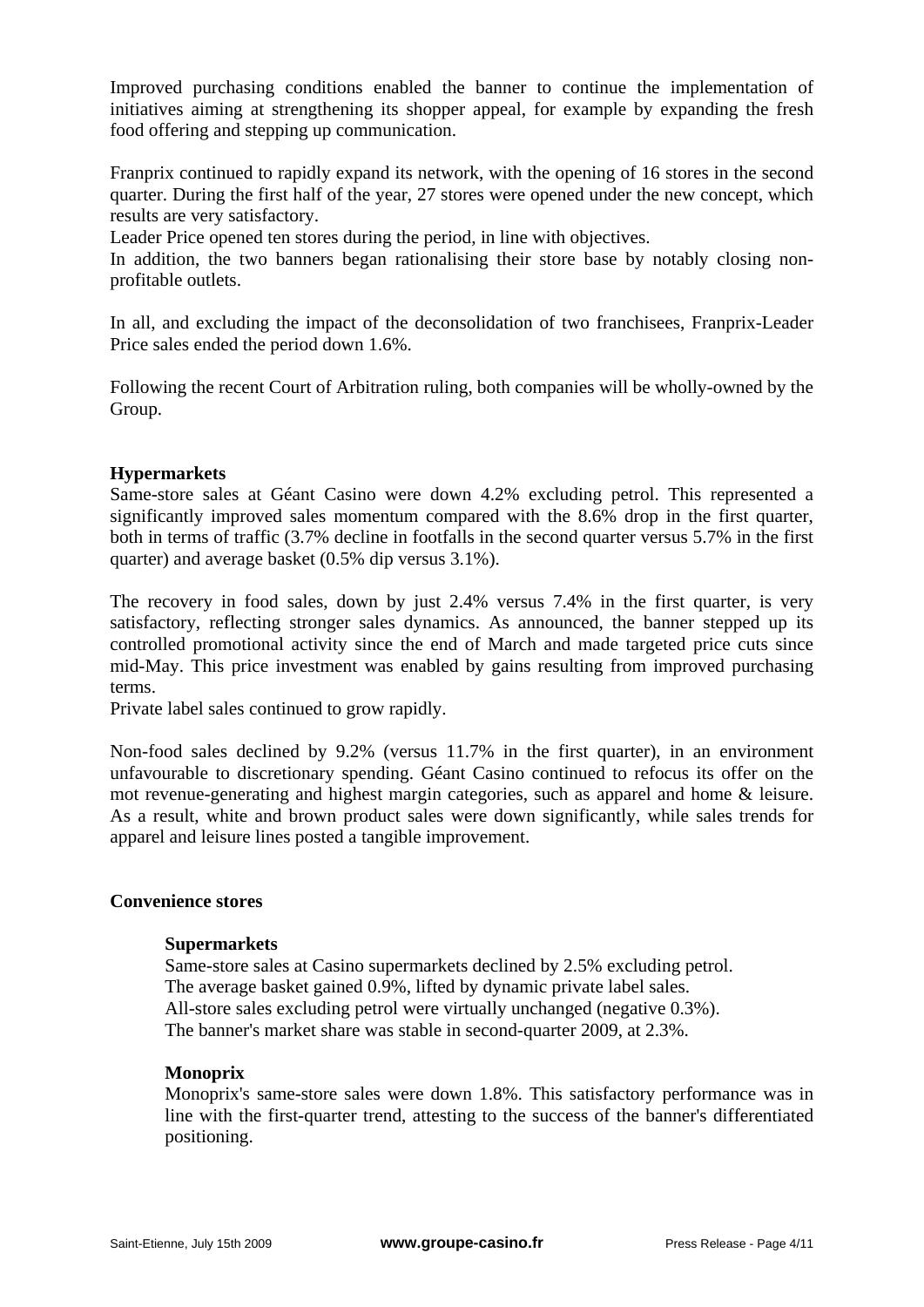All-store sales grew 0.7% in the second quarter, reflecting continuing expansion (opening of four citymarket stores and five Monop' outlets), as well as the integration of the Naturalia banner.

## **Superettes**

Superette sales declined 3.1%, as the Group continued its programme to optimise the store base by closing 132 stores and opening 100 stores during the period.

# **Other businesses**

Cdiscount continued to enjoy strong momentum, with sales up 10.8% in the second quarter and 14.9% in the first half.

In all, sales by the other businesses (Cdiscount, Mercialys, Casino Restauration and Banque Casino) rose by 5.7% over the second quarter.

> \* \* \*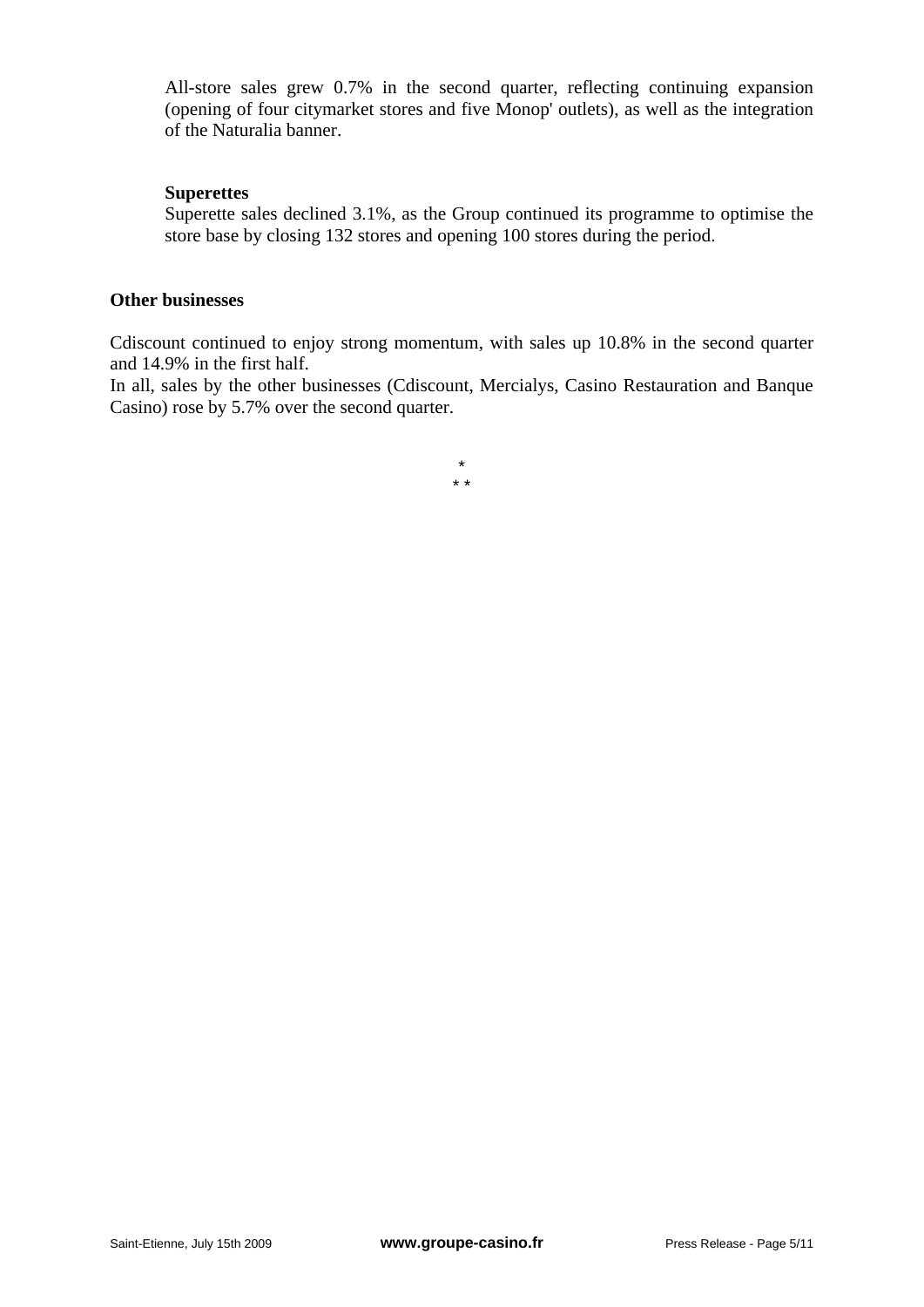# **INTERNATIONAL**

International sales expanded by 3.8% in the second quarter. The currency effect was a negative 2.7%, due primarily to the decline in the Brazilian and Colombian currencies against the euro, partially offset by the appreciation of the Thai baht during the period.

Organic growth in international markets remained high at 5.8%, reflecting gains of 7.1% in South America and 7.4% in Asia.

| Growth in<br>consolidated net | In euros            |                     | Organic             |                     | Same-store          |                     |
|-------------------------------|---------------------|---------------------|---------------------|---------------------|---------------------|---------------------|
| sales                         | Q2 2009             | H <sub>1</sub> 2009 | Q <sub>2</sub> 2009 | H <sub>1</sub> 2009 | Q <sub>2</sub> 2009 | H <sub>1</sub> 2009 |
| South America<br>Asia         | $+1.8%$<br>$+14.9%$ | $+0.5%$<br>$+12.3%$ | $+7.1%$<br>$+7.4%$  | $+6.2%$<br>$+7.4%$  | $+5.7%$<br>$-0.6%$  | $+4.7%$<br>$-0.9%$  |

**In South America,** same-store sales rose by a robust 5.7% in the second quarter.

CBD continued to enjoy very strong growth, with same-store sales up 15.6% in the second quarter and 11.8% in the first half. This excellent performance reflects in particular the efficiency of partnerships with suppliers, which enabled the company to implement aggressive promotions and to offer a product mix well aligned with customer needs. In all, including the impact of store expansion, total sales in Brazil were up 18.1%. In addition, CBD further strengthened its leadership of the Brazilian retail market by acquiring Ponto Frio, the second largest player in the very buoyant household and electronic appliance market.

In a persistently challenging economic environment in Colombia, Exito's business trend has improved.

In Venezuela, sales were hit by strikes over the period, while operations in Argentina and Uruguay continued to deliver satisfactory same-store growth.

In **Asia,** organic growth remained at a high 7.4% in the second quarter, lifted by Big C's dynamic expansion strategy in 2008 and another quarter of very strong same-store growth in Vietnam.

Operations in the **Indian Ocean** reported a satisfactory performance, with same-store sales down by just 0.3% over the period. Organic sales were down 1.6%.

In the Netherlands, **Super de Boer** reported sales up 3.2% despite the closure of 11 stores, reflecting a 5.1% increase in average sales per store (versus 2.5% in the first quarter).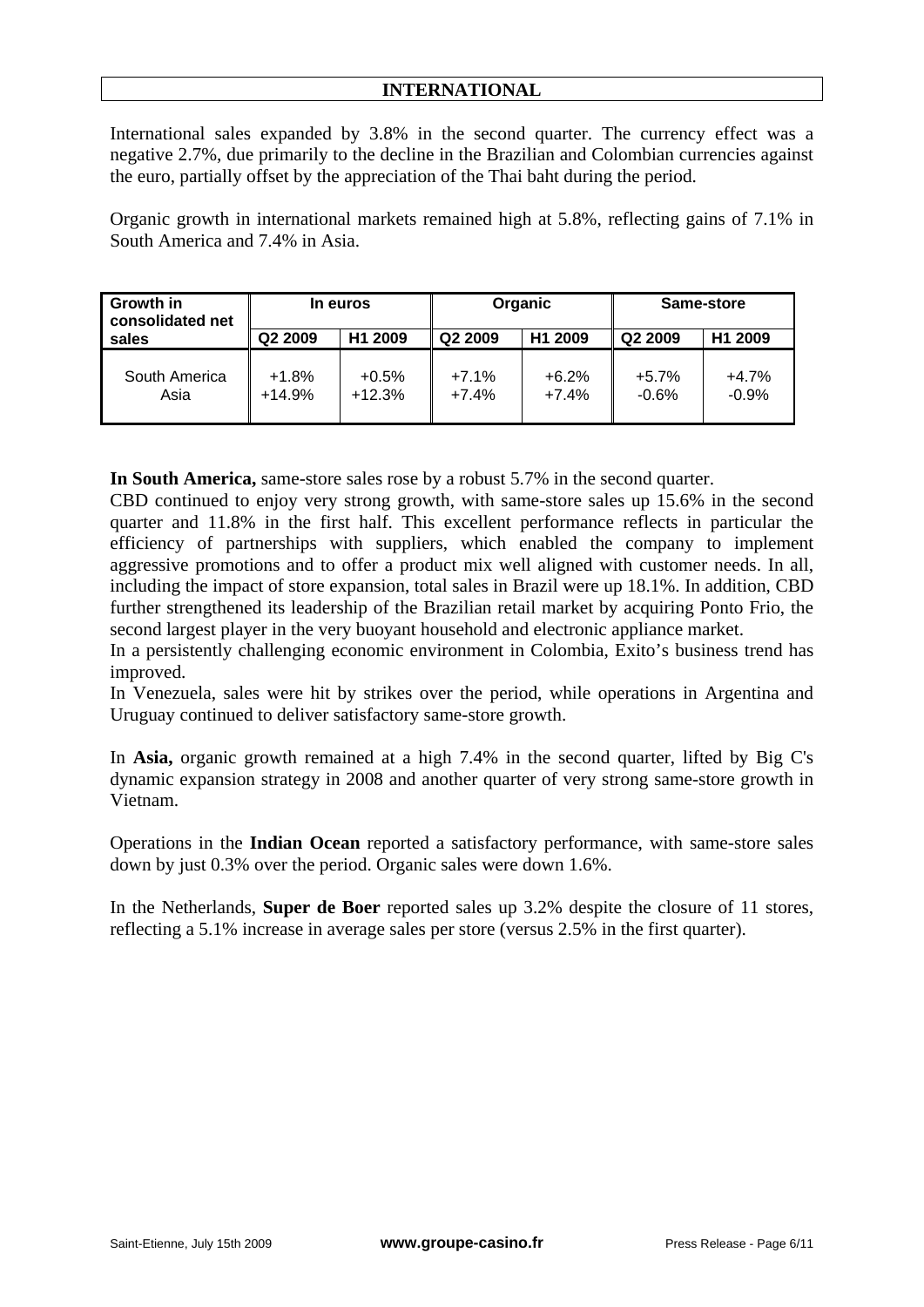# **Main changes in the scope of consolidation**

• Deconsolidation of two franchisees in the Franprix-Leader Price sub-group as of 31 December 2008.

|                                                   | <b>Second Quarter</b> |         |              | % Change | H1       |          |              | % Change |
|---------------------------------------------------|-----------------------|---------|--------------|----------|----------|----------|--------------|----------|
|                                                   | 2008                  | 2009    | in.          | At       | 2008     | 2009     | in           | At       |
|                                                   | €m                    | €m      | <b>Euros</b> | constant | €m       | €m       | <b>Euros</b> | constant |
|                                                   |                       |         |              | exchange |          |          |              | exchange |
|                                                   |                       |         |              | rates    |          |          |              | rates    |
| <b>FRANCE</b>                                     | 4,547.3               | 4,321.1 | $-5.0%$      | $-5.0%$  | 9,007.6  | 8,529.5  | $-5.3%$      | $-5.3%$  |
| Of which:                                         |                       |         |              |          |          |          |              |          |
| <b>Franprix - Leader Price</b>                    | 1,072.9               | 1,005.8 | $-6.3%$      | $-6.3%$  | 2,138.3  | 2,017.7  | $-5.6%$      | $-5.6%$  |
| <b>Geant Casino</b>                               | 1,473.7               | 1,329.6 | $-9.8%$      | $-9.8%$  | 2,924.4  | 2,587.7  | $-11.5%$     | $-11.5%$ |
| hypermarkets                                      |                       |         |              |          |          |          |              |          |
| <b>Convenience stores</b>                         | 1,694.9               | 1,662.6 | $-1.9%$      | $-1.9%$  | 3,309.8  | 3,241.4  | $-2.1%$      | $-2.1%$  |
| Casino supermarkets                               | 858.2                 | 835.0   | $-2.7%$      | $-2.7%$  | 1,653.8  | 1,605.1  | $-2.9%$      | $-2.9%$  |
| Monoprix                                          | 448.1                 | 451.0   | $+0.7%$      | $+0.7%$  | 902.7    | 905.3    | $+0.3%$      | $+0.3%$  |
| <b>Superettes</b>                                 | 388.7                 | 376.6   | $-3.1%$      | $-3.1%$  | 753.3    | 731.0    | $-3.0%$      | $-3.0%$  |
| <b>Other segments</b>                             | 305.7                 | 323.1   | $+5.7%$      | $+5.7%$  | 635.0    | 682.7    | $+7.5%$      | $+7.5%$  |
| <b>INTERNATIONAL</b>                              | 2,409.1               | 2,501.4 | $+3.8%$      | $+6.5%$  | 4,802.0  | 4,917.2  | $+2.4%$      | $+5.7%$  |
| Of which:                                         |                       |         |              |          |          |          |              |          |
| <b>South America</b>                              | 1,441.4               | 1,468.0 | $+1.8%$      | $+8.2%$  | 2,876.5  | 2,890.8  | $+0.5%$      | $+7.2%$  |
| Asia                                              | 385.2                 | 442.5   | $+14.9%$     | $+7.4%$  | 770.5    | 865.1    | $+12.3%$     | $+7.4%$  |
| Other segments                                    | 582.4                 | 591.0   | $+1.5%$      | $+1.7%$  | 1,155.1  | 1,161.3  | $+0.5%$      | $+0.7%$  |
| Indian Ocean                                      | 203.2                 | 198.6   | $-2.3%$      | $-1.6%$  | 407.4    | 399.9    | $-1.8%$      | $-1.4%$  |
| Netherlands                                       | 378.9                 | 391.1   | $+3.2%$      | $+3.2%$  | 747.0    | 759.0    | $+1.6%$      | $+1.6%$  |
| Other (Poland)                                    | 0.3                   | 1.3     | ns           | ns       | 0.7      | 2.4      | ns           | ns       |
| <b>NET SALES, Continuing</b><br><b>Operations</b> | 6,956.4               | 6,822.6 | $-1.9%$      | $-1.0%$  | 13,809.6 | 13,446.7 | $-2.6%$      | $-1.5%$  |

| Average exchange rates       | Q1, 2008 | Q1, 2009 | % change | H1, 2008 | H1, 2009 | % change |
|------------------------------|----------|----------|----------|----------|----------|----------|
|                              |          |          |          |          |          |          |
| Argentina (ARS/EUR)          | 0.2114   | 0.2170   | 2.6%     | 0.2082   | 0.2065   | $-0.8%$  |
| Uruguay (UYP/EUR)            | 0.0319   | 0.0326   | 2.4%     | 0.0321   | 0.0318   | $-0.9%$  |
| Venezuela (VEB/EUR) (x1.000) | 0.3100   | 0.3557   | 14.8%    | 0.3038   | 0.3490   | 14.9%    |
| Thailand (THB/EUR)           | 0.0215   | 0.0217   | 1.2%     | 0.0206   | 0.0214   | 4.0%     |
| Vietnam (VND/EUR) (x1.000)   | 0.0415   | 0.0452   | 8.9%     | 0.0406   | 0.0443   | 9.0%     |
| Colombia (COP/EUR) (x1.000)  | 0.3491   | 0.3196   | $-8.4\%$ | 0.3547   | 0.3247   | $-8.4%$  |
| Brazil (BRL/EUR)             | 0.3843   | 0.3316   | -13.7%   | 0.3854   | 0.3423   | $-11.2%$ |

| <b>Investor Relations</b> |                          |  |  |  |  |  |
|---------------------------|--------------------------|--|--|--|--|--|
| <b>Nadine COULM</b>       | <b>Aline NGUYEN</b>      |  |  |  |  |  |
| ncoulm@groupe-casino.fr   | anguyen@groupe-casino.fr |  |  |  |  |  |
| +33 (0) 1 53 65 64 17     | +33 (0) 1 53 65 64 85    |  |  |  |  |  |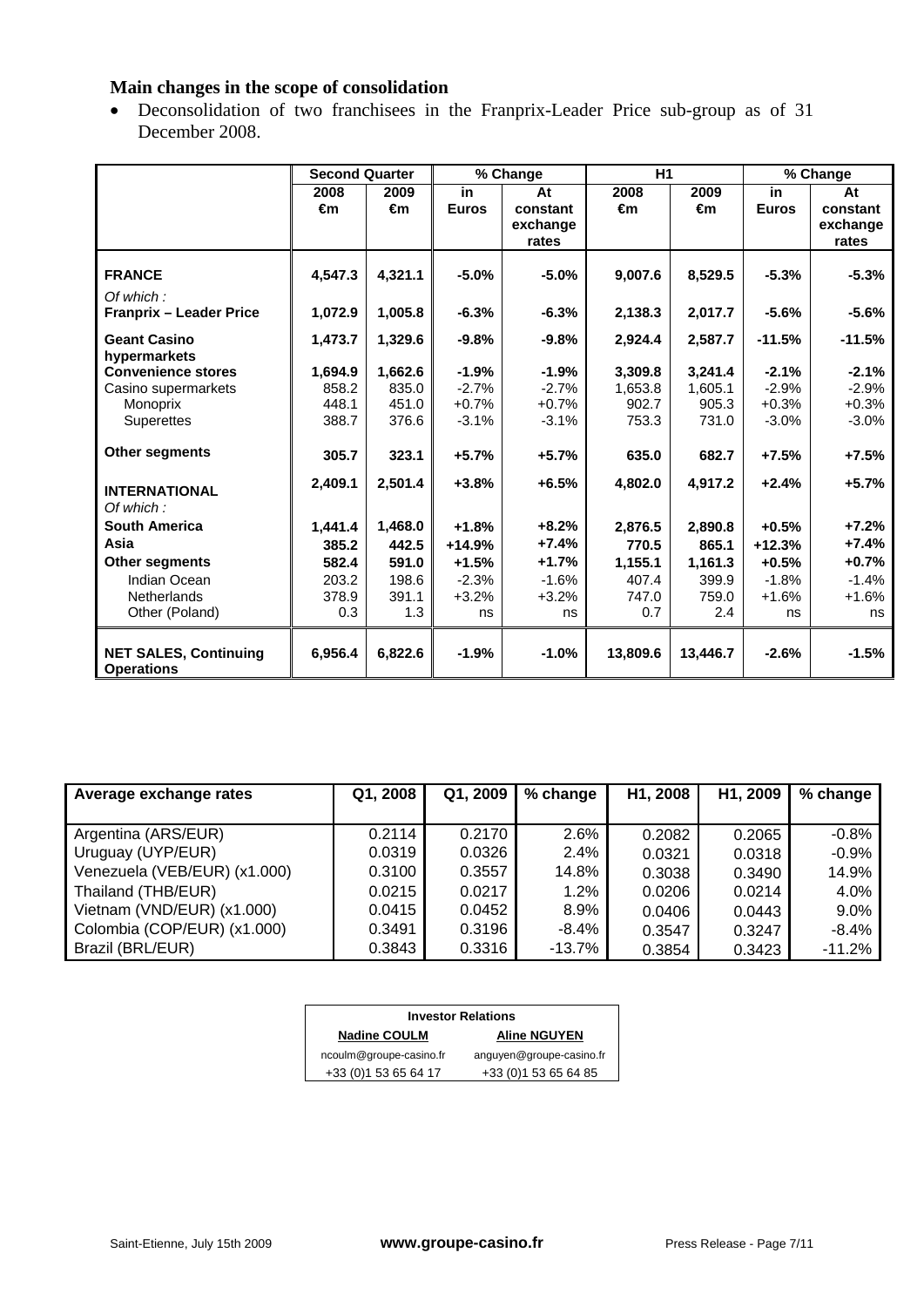| <b>Store network</b>                                                |           |              |                   |
|---------------------------------------------------------------------|-----------|--------------|-------------------|
| <b>France</b>                                                       | 31 Dec 08 | 31 March 09  | <b>30 June 09</b> |
| <b>Géant Casino hypermarkets</b>                                    | 131       | 129          | 128               |
| Of which French Affiliates                                          | 6         | 3            | 3                 |
| <b>International Affiliates</b>                                     | 14        | 15           | 14                |
| + Service stations                                                  | 99        | 99           | 99                |
| <b>Casino supermarkets</b>                                          | 401       | 391          | 393               |
| Of which French Franchise Affiliates                                | 67        | 57           | 56                |
| <b>International Franchise Affiliates</b>                           | 22        | 22           | 22                |
| + Service stations                                                  | 149       | 153          | 156               |
| <b>Franprix supermarkets</b>                                        | 702       | 712          | 723               |
| Of which Franchise outlets                                          | 281       | 421          | 428               |
| <b>Monoprix supermarkets</b>                                        | 377       | 380          | 389               |
| Of which Naturalia                                                  | 39        | 39           | 39                |
| Of which Franchise affiliates/outlets                               | 47        | 47           | 48                |
| <b>Leader Price discount stores</b>                                 | 530       | 540          | 548               |
| Of which Franchise outlets                                          | 216       | 262          | 265               |
| <b>TOTAL</b> supermarkets and discount stores                       | 2,010     | 2,023        | 2,053             |
| Of which Franchise outlets/Stores operated under<br>business leases | 633       | 809          | 819               |
| <b>Petit Casino superettes</b>                                      | 1,903     | 1,911        | 1,870             |
| Of which Franchises                                                 | 26        | 25           | 25                |
|                                                                     |           |              |                   |
| <b>Eco Services superettes</b>                                      | 7         | 6            | 3                 |
| Of which Franchises                                                 | 6         | 5            | $\overline{2}$    |
| <b>Spar superettes</b>                                              | 915       | 916          | 899               |
| Of which Franchises                                                 | 735       | 736          | 737               |
| <b>Vival superettes</b>                                             | 1,677     | 1,685        | 1,690             |
| Of which Franchises                                                 | 1,677     | 1,685        | 1,690             |
| Casitalia and C'Asia superettes                                     | 23        | $\mathbf{1}$ | 1                 |
| <b>Other Franchise stores</b>                                       | 1,126     | 1,142        | 1,165             |
| Casino supermarkets                                                 | 1,126     | 1,142        | 1,165             |
| Corners, Relay, Shell, Elf, Carmag, other                           |           |              |                   |
| <b>Wholesale activity</b>                                           | 441       | 439          | 440               |
|                                                                     |           |              |                   |
| <b>TOTAL</b> convenience stores                                     | 6,092     | 6,100        | 6,068             |
| Of which Franchise outlets/Stores operated under                    | 4,011     | 4,032        | 4,059             |
| business leases                                                     |           |              |                   |
| <b>Other affiliate stores</b>                                       | 99        | 15           | 15                |
| Of which French Affiliates                                          | 98        | 14           | 14                |
| <b>International Affiliates</b>                                     | 1         | 1            | 1                 |
| <b>Other businesses</b>                                             | 269       | 268          | 270               |
| Imagica                                                             | $\theta$  | $\mathbf{0}$ | $\theta$          |
| Casino Restauration                                                 | 269       | 268          | 270               |
| <b>TOTAL France</b>                                                 | 8,601     | 8,535        | 8,534             |
| Hypermarkets                                                        | 131       | 129          | 128               |
| Supermarkets                                                        | 1,480     | 1,483        | 1,505             |
| Discount stores                                                     | 530       | 540          | 548               |
| Superettes and other stores                                         | 6,191     | 6,115        | 6,083             |
| Other                                                               | 269       | 268          | 270               |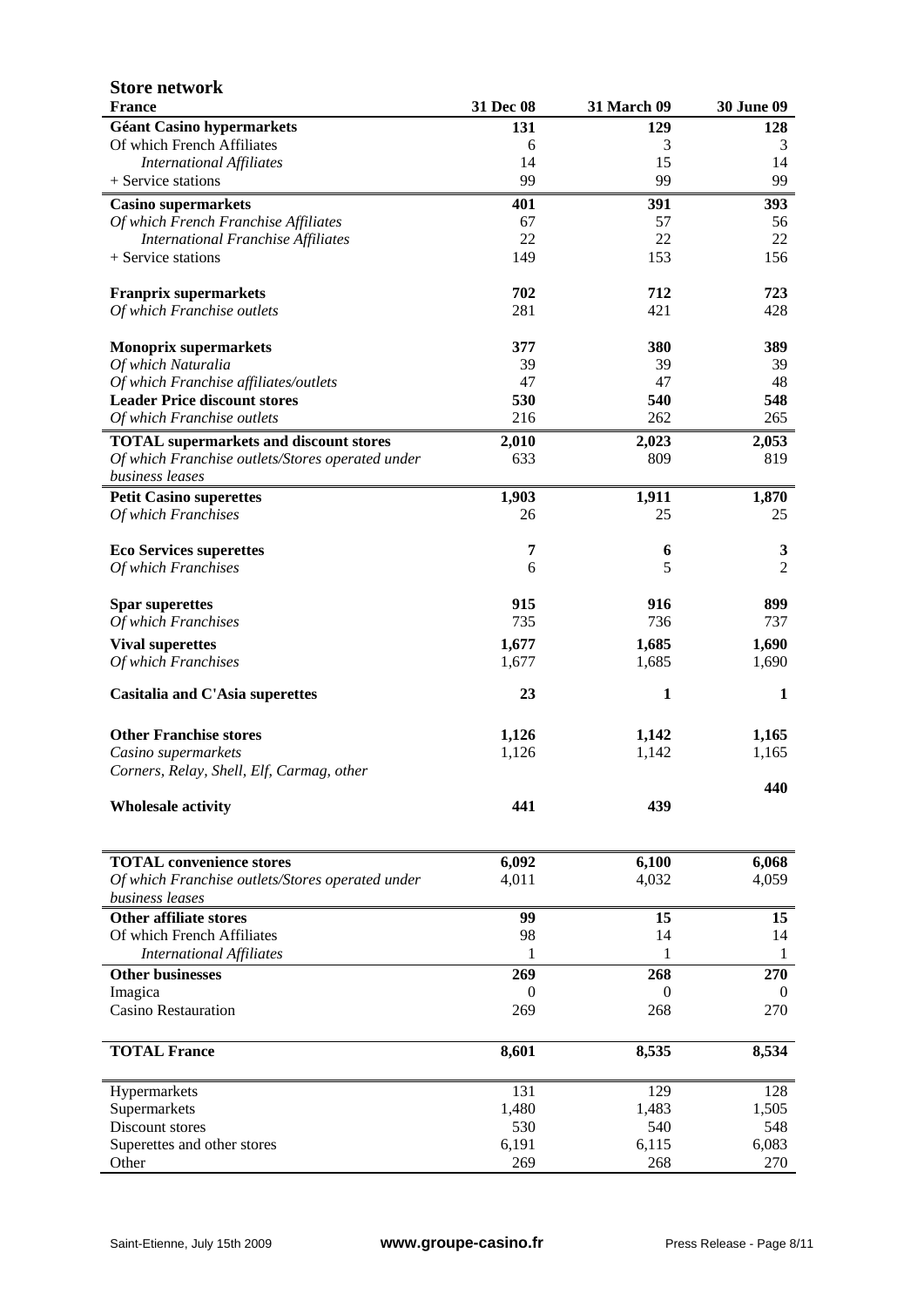| <b>International</b>                      | 31 Dec 08 | <b>31 March 09</b> | <b>30 June 09</b> |
|-------------------------------------------|-----------|--------------------|-------------------|
| <b>ARGENTINA</b>                          | 65        | 65                 | 62                |
| Libertad hypermarkets                     | 15        | 15                 | 15                |
| Leader Price discount stores              | 26        | 26                 | 26                |
| Other businesses                          | 24        | 24                 | 21                |
|                                           |           |                    |                   |
| <b>URUGUAY</b>                            | 52        | 52                 | 52                |
| Géant hypermarkets                        | -1        | 1                  | 1                 |
| Disco supermarkets                        | 27        | 27                 | 27                |
| Devoto supermarkets                       | 24        | 24                 | 24                |
| <b>VENEZUELA</b>                          | 60        | 42                 | 42                |
| Exito hypermarkets                        | 6         | 6                  | 6                 |
| Cada supermarkets                         | 36        | 36                 | 36                |
| Q Precios discount stores                 | 18        | $\Omega$           | $\Omega$          |
| <b>BRAZIL</b>                             | 597       | 600                | 603               |
| Extra hypermarkets                        | 102       | 102                | 101               |
| Päo de Açucar supermarkets                | 145       | 144                | 144               |
| Sendas supermarkets                       | 73        | 73                 | 71                |
| Extra Perto supermarkets                  | 5         | 4                  | 5                 |
| CompreBem supermarkets                    | 165       | 165                | 163               |
| Assai discount stores                     | 28        | 28                 | 32                |
| Extra Facil supermarkets                  | 32        | 37                 | 40                |
| Eletro (other businesses)                 | 47        | 47                 | 47                |
| <b>THAILAND</b>                           | 79        | 77                 | 78                |
| <b>Big C</b> hypermarkets                 | 66        | 66                 | 67                |
| Leader Price discount stores              | 13        | 11                 | 11                |
| <b>VIETNAM</b>                            | 8         | 8                  | 8                 |
| Big C hypermarkets                        | 8         | $8\,$              | 8                 |
| <b>INDIAN OCEAN</b>                       | 51        | 51                 | 50                |
| Jumbo hypermarkets                        | 11        | 11                 | 11                |
| Score/Jumbo supermarkets                  | 20        | 20                 | 20                |
| Cash and Carry supermarkets               | 5         | 5                  | 5                 |
| Spar supermarkets                         | 6         | 6                  | 6                 |
| Other                                     | 9         | 9                  | 8                 |
| <b>COLOMBIA</b>                           | 264       | 262                | 261               |
| Exito hypermarkets                        | 87        | 87                 | 87                |
| Pomona and Carulla supermarkets           | 94        | 94                 | 94                |
| Bodega discount stores                    | 14        | 14                 | 19                |
| Ley, Q Precios, Merquefacil, Surtimax and | 69        | 67                 | 61                |
| others                                    |           |                    |                   |
| <b>NETHERLANDS</b>                        | 305       | 303                | 302               |
| Super de Boer supermarkets                | 305       | 303                | 302               |
|                                           |           |                    |                   |
| TOTAL INTERNATIONAL                       | 1,481     | 1,460              | 1,458             |
| Hypermarkets                              | 296       | 296                | 296               |
| Supermarkets                              | 905       | 901                | 897               |
| Discount stores                           | 99        | 79                 | 88                |
| Other businesses                          | 181       | 184                | 177               |
|                                           |           |                    |                   |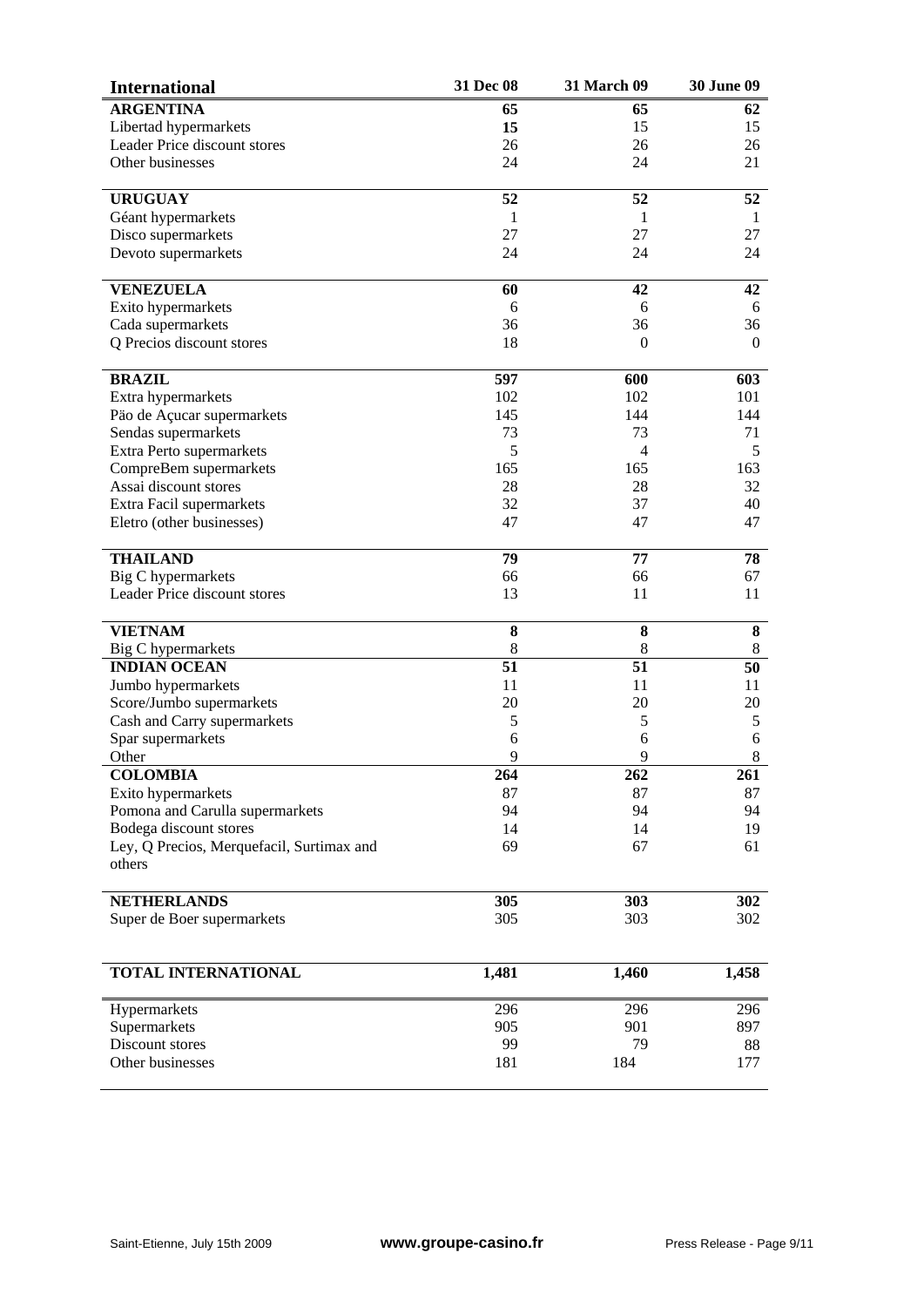# **Application of IFRS 8 and IFRIC 13**

International Financial Reporting Standard 8 "Operating Segments" and IFRIC Interpretation 13 "Customer Loyalty Programmes" were applicable by the Group as from 1 January 2009. This resulted in two changes in accounting method, with 2008 data adjusted to reflect retrospective application for comparison purposes.

- IFRS 8 replaced IAS 14 "Reporting Financial Information by Segment." While the standard does not have any impact on the Group's performance or financial position, it has led to a change in the way the reported data are presented. In practice, the main change in the 2008 sales figures concerns the presentation of net sales, primarily by Easydis to external customers, which are now recognised in "Other businesses" instead of being allocated among the various French banners as previously.
- IFRIC Interpretation 13 "Customer Loyalty Programmes" requires entities to recognise the fair value of the consideration granted to customers under loyalty programmes (such as award credits or purchase coupons) as a separately identifiable component of the sales transaction in which they are granted. In practice, this leads to revenue being reduced at the time of the grant and increased when the award credits are redeemed. Until 2008, the cost of these loyalty programmes was deducted from trading profit.

| In $\epsilon$ millions                  | Q1-2008<br>(reported) | <b>IFRS 8</b><br>impact | IFRIC <sub>13</sub><br>impact | Q1-2008<br>pro forma |
|-----------------------------------------|-----------------------|-------------------------|-------------------------------|----------------------|
| <b>Franprix - Leader Price</b>          | 1,065.4               | 0.0                     | 0.0                           | 1,065.4              |
| Géant Casino hypermarkets               | 1,462.1               | (9.0)                   | (2.4)                         | 1,450.7              |
| <b>Convenience stores</b>               | 1,628.0               | (10.7)                  | (2.4)                         | 1,614.9              |
| Casino supermarkets                     | 803.7                 | (5.7)                   | (2.4)                         | 795.6                |
| Monoprix                                | 454.7                 | 0.0                     | 0.0                           | 454.7                |
| <b>Superettes</b>                       | 369.6                 | (5.0)                   | 0.0                           | 364.6                |
| <b>Other segments</b>                   | 309.9                 | 19.6                    | (0.2)                         | 329.3                |
| <b>TOTAL France</b>                     | 4,465.3               | 0.0                     | (5.0)                         | 4,460.3              |
| <b>South America</b>                    | 1,437.2               | 0.0                     | (2.1)                         | 1,435.0              |
| Asia                                    | 386.7                 | 0.0                     | (1.4)                         | 385.3                |
| Other segments                          | 572.6                 | 0.0                     | 0.0                           | 572.6                |
| Indian Ocean                            | 204.1                 | 0.0                     | 0.0                           | 204.1                |
| Netherlands                             | 368.1                 | 0.0                     | 0.0                           | 368.1                |
| Other (Poland)                          | 0.4                   | 0.0                     | 0.0                           | 0.4                  |
| <b>TOTAL International</b>              | 2,396.5               | 0.0                     | (3.5)                         | 2,392.9              |
| Net sales from continuing<br>operations | 6,861.8               | (0.0)                   | (8.6)                         | 6,853.2              |